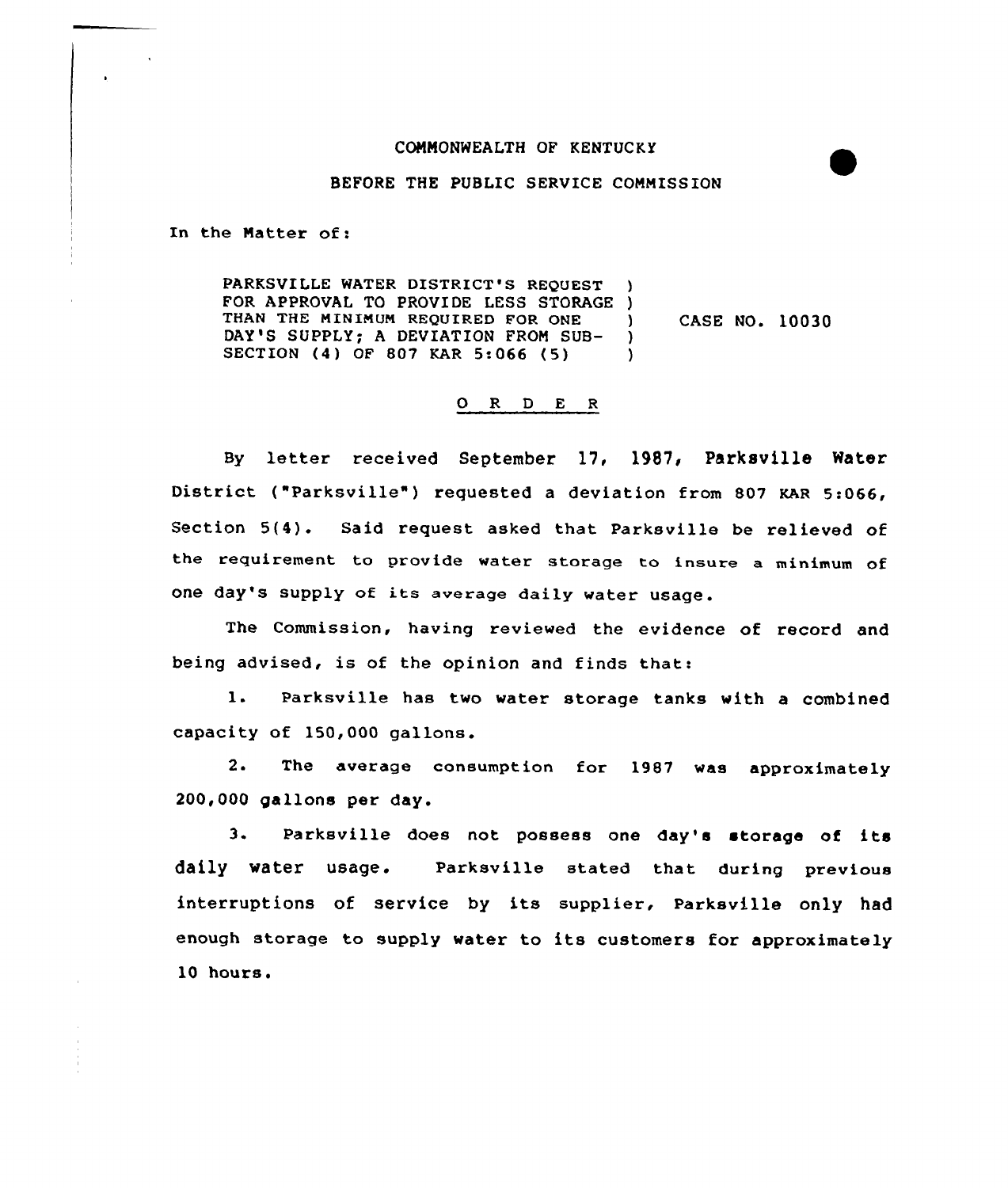4. Parksville should immediately conduct a comprehensive engineering analysis of its water distribution system. Parksville should employ a professional engineer registered in the Commonwealth of Kentucky and experienced in the design and operation of water distribution systems to review its water system. The engineer should conduct a complete investigation of the existing water distribution system including its water loss problems. The engineer should perform the necessary hydraulic and economic analyses to determine the appropriate water storage requirements for Parksville. The final engineering report should contain an estimate of the costs involved in obtaining the appropriate amount of water storage and the available sources of the funds needed for any proposed construction. The report should also include a detniled discussion of the financial effects that the funding arrangements would have on Parksville and its customers.

5. Because of the time needed to plan, finance and implement <sup>a</sup> program to increase its water storage facilities, Parksville should be granted a deviation from 807 KAR 5:066, Section 5{4) until July 1, 1991 to bring it within compliance of the Commission's water storage requirements.

IT IS THEREFORE ORDERED thats

1. Parksville be and it hereby is granted <sup>a</sup> limited deviation from 807 KAR 5:066, Section 5{4) until July 1, 1991.

2. Parksville shall immediately retain a professional engineer and conduct <sup>a</sup> comprehensive engineering analysis of its

 $-2-$